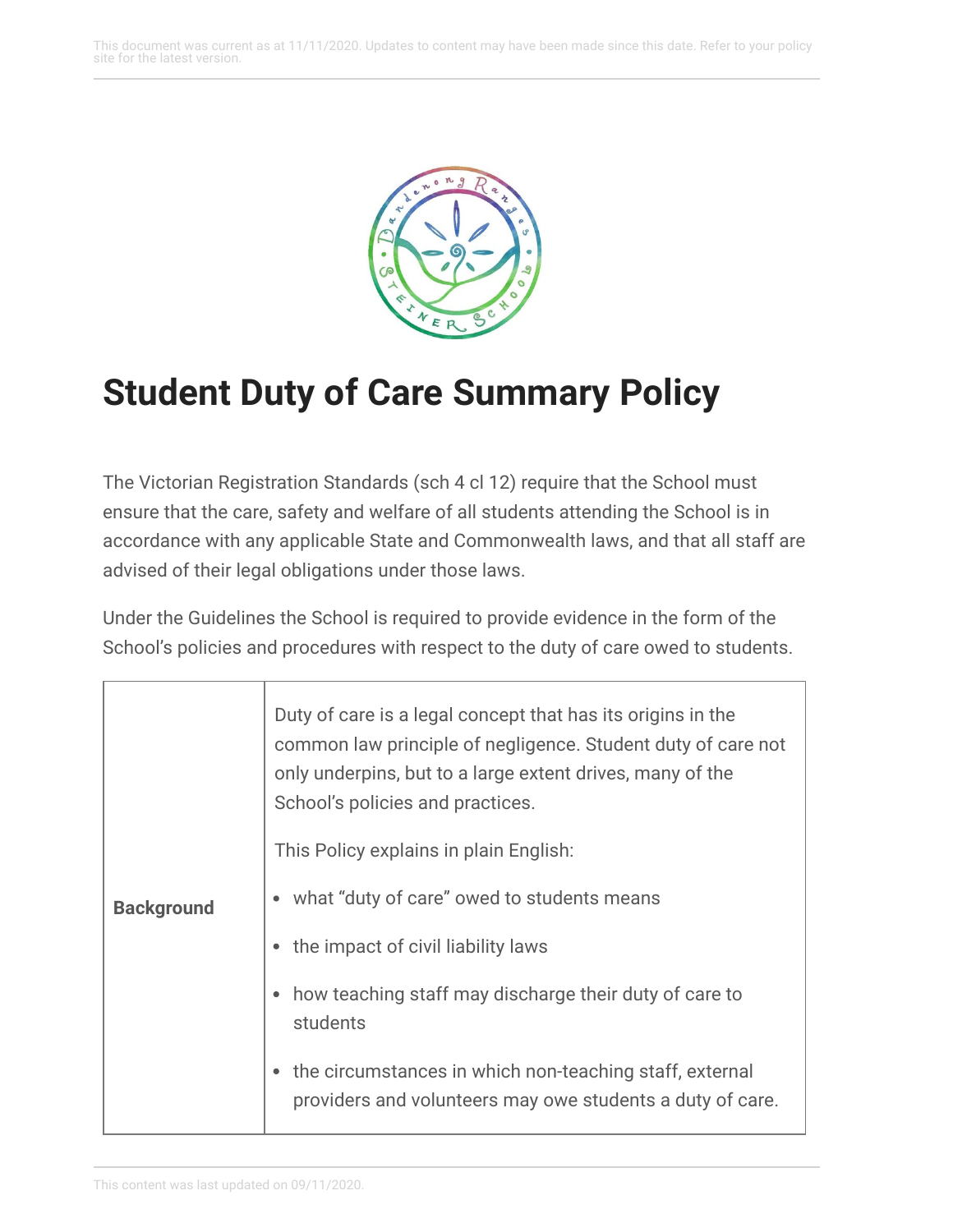| <b>Duty of Care</b><br><b>Owed to</b><br><b>Students</b> | Dandenong Ranges Steiner School, its Management Team and<br>its staff owe a duty to take care of students whilst they are<br>involved in School activities, or are present for the purposes of<br>a School activity. This duty of care is non-delegable meaning<br>that it cannot be assigned to another party.<br>The School's duty extends to taking:<br>reasonable measures, with regard to all the circumstances,<br>$\bullet$<br>to protect students from risks of harm and injury that should<br>have been reasonably foreseen; and<br>take reasonable care that any student (and other person) on<br>$\bullet$<br>the premises will not be injured or damaged by reason of<br>the state of the premises or of things done or omitted to be<br>done in relation to the premises<br>take reasonable precautions to prevent the abuse of a child<br>$\bullet$<br>by an individual associated with the organisation while the<br>child is under the care, supervision or authority of the<br>organisation.<br>This requires not only protection from known hazards, but also |
|----------------------------------------------------------|---------------------------------------------------------------------------------------------------------------------------------------------------------------------------------------------------------------------------------------------------------------------------------------------------------------------------------------------------------------------------------------------------------------------------------------------------------------------------------------------------------------------------------------------------------------------------------------------------------------------------------------------------------------------------------------------------------------------------------------------------------------------------------------------------------------------------------------------------------------------------------------------------------------------------------------------------------------------------------------------------------------------------------------------------------------------------------|
|                                                          | protection from harm that could foreseeably arise and against<br>which preventative measures can be taken.                                                                                                                                                                                                                                                                                                                                                                                                                                                                                                                                                                                                                                                                                                                                                                                                                                                                                                                                                                      |
|                                                          | The standard of care required is that of a 'reasonable' teacher.                                                                                                                                                                                                                                                                                                                                                                                                                                                                                                                                                                                                                                                                                                                                                                                                                                                                                                                                                                                                                |
|                                                          | This means that the duty of care owed is the duty one would                                                                                                                                                                                                                                                                                                                                                                                                                                                                                                                                                                                                                                                                                                                                                                                                                                                                                                                                                                                                                     |
| <b>Standard of</b>                                       | expect from a hypothetical teacher with normal skills and                                                                                                                                                                                                                                                                                                                                                                                                                                                                                                                                                                                                                                                                                                                                                                                                                                                                                                                                                                                                                       |
| <b>Care: Teaching</b>                                    | attributes exercising their professional judgment. The duty                                                                                                                                                                                                                                                                                                                                                                                                                                                                                                                                                                                                                                                                                                                                                                                                                                                                                                                                                                                                                     |
| <b>Staff</b>                                             | owed to students is not an absolute duty to ensure that no                                                                                                                                                                                                                                                                                                                                                                                                                                                                                                                                                                                                                                                                                                                                                                                                                                                                                                                                                                                                                      |
|                                                          | harm will ever occur, but a duty to take reasonable care to                                                                                                                                                                                                                                                                                                                                                                                                                                                                                                                                                                                                                                                                                                                                                                                                                                                                                                                                                                                                                     |
|                                                          | avoid harm being suffered.                                                                                                                                                                                                                                                                                                                                                                                                                                                                                                                                                                                                                                                                                                                                                                                                                                                                                                                                                                                                                                                      |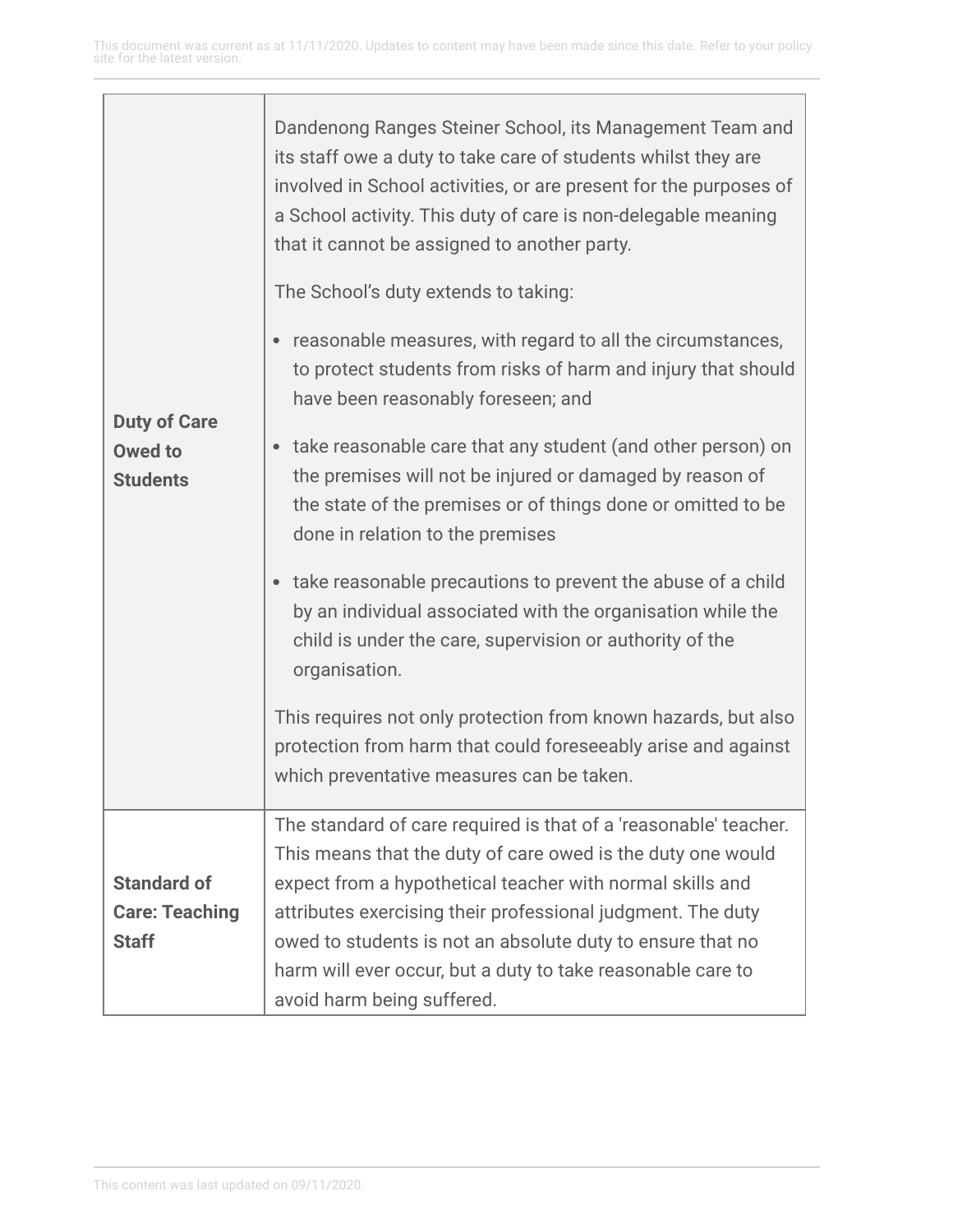| <b>Standard of</b><br><b>Care: Non-</b><br><b>Teaching Staff,</b><br><b>Volunteers &amp;</b><br><b>External</b><br><b>Providers</b> | Non-teaching staff, volunteers (including parent/carer<br>volunteers) and external providers also owe a modified duty of<br>care to protect students from risks of harm that reasonably<br>ought to be foreseen. This duty is only undertaken when the<br>duty is consciously passed from a teacher to a non-teaching<br>staff member, volunteer or provider, and accepted by that<br>individual.<br>For example, a teacher may ask a non-teaching staff member<br>to accompany a student to a different area of the School.<br>While normally this staff member may not owe a standard<br>duty of care to that student, as they have accepted the duty to<br>care for and supervise the student passed from the teacher,<br>they now must protect that student from foreseeable risks of<br>harm. |
|-------------------------------------------------------------------------------------------------------------------------------------|----------------------------------------------------------------------------------------------------------------------------------------------------------------------------------------------------------------------------------------------------------------------------------------------------------------------------------------------------------------------------------------------------------------------------------------------------------------------------------------------------------------------------------------------------------------------------------------------------------------------------------------------------------------------------------------------------------------------------------------------------------------------------------------------------|
|-------------------------------------------------------------------------------------------------------------------------------------|----------------------------------------------------------------------------------------------------------------------------------------------------------------------------------------------------------------------------------------------------------------------------------------------------------------------------------------------------------------------------------------------------------------------------------------------------------------------------------------------------------------------------------------------------------------------------------------------------------------------------------------------------------------------------------------------------------------------------------------------------------------------------------------------------|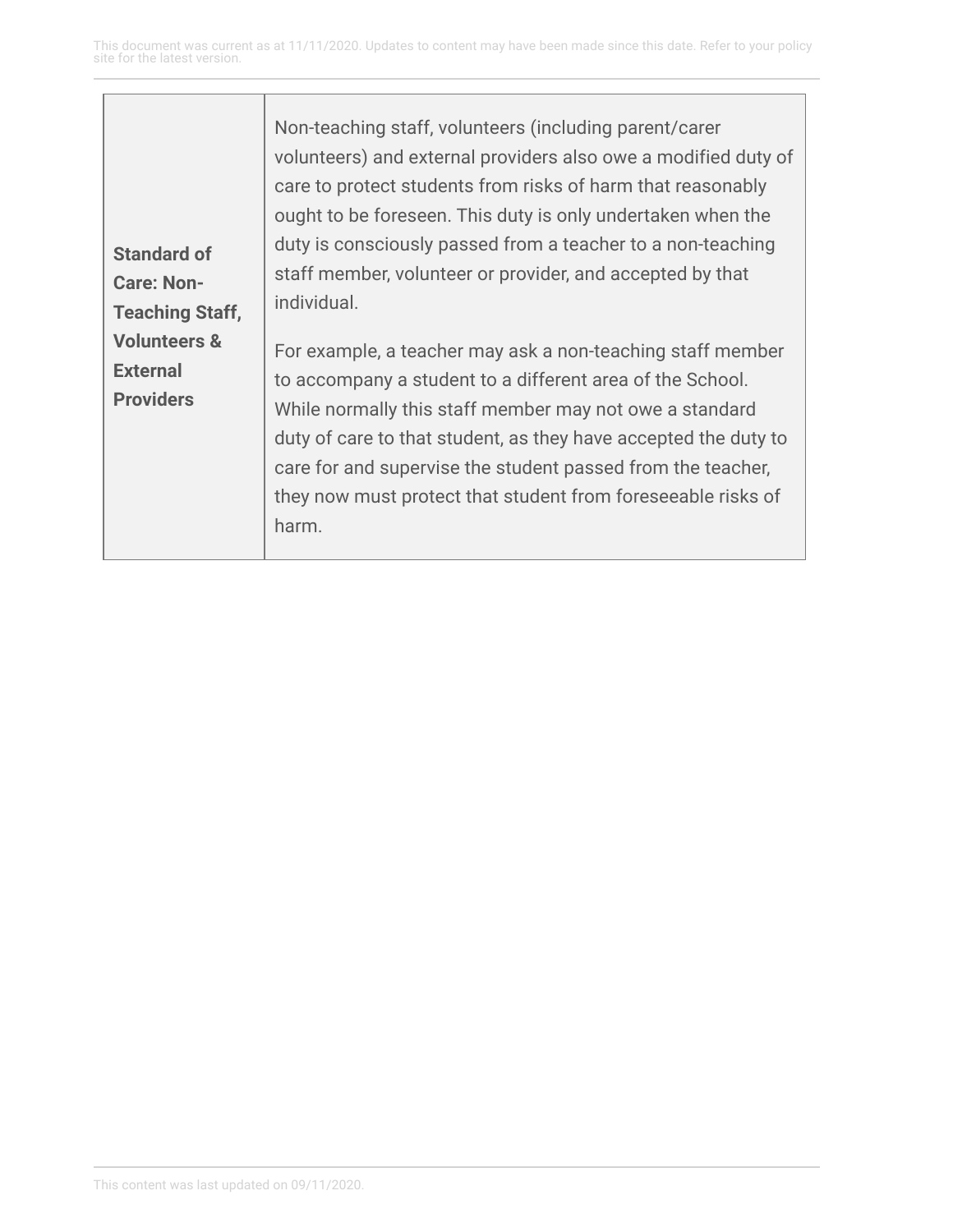| Students'<br><b>Individual</b><br><b>Circumstances</b> | Individual circumstances will determine what constitutes<br>reasonable care. The following issues may be considered in<br>assessing the reasonableness of the level of care in any<br>particular circumstance:      |
|--------------------------------------------------------|---------------------------------------------------------------------------------------------------------------------------------------------------------------------------------------------------------------------|
|                                                        | • the student's age, experience and capabilities: younger<br>students require more care than mature students                                                                                                        |
|                                                        | physical and intellectual impairment: students with<br>disabilities are exposed to higher levels of risk of injury than<br>students without a disability                                                            |
|                                                        | medical condition: special care must be taken to protect<br>$\bullet$<br>students with known, or ought to be known, medical<br>conditions which expose them to a higher risk of injury (e.g.<br>asthma or epilepsy) |
|                                                        | behavioural characteristics: the level of care is increased<br>where students are known to behave in a manner that<br>increases the risk of injury                                                                  |
|                                                        | the nature of hazards present: increased care is required if<br>۰<br>the School activity has an inherently high level of risk of<br>injury or the activity takes place in a hazardous environment                   |
|                                                        | any conflicting responsibilities the School or teacher may<br>have                                                                                                                                                  |
|                                                        | normal practices and procedures within the School.                                                                                                                                                                  |
|                                                        | These factors should be taken into account when planning<br>student activities.                                                                                                                                     |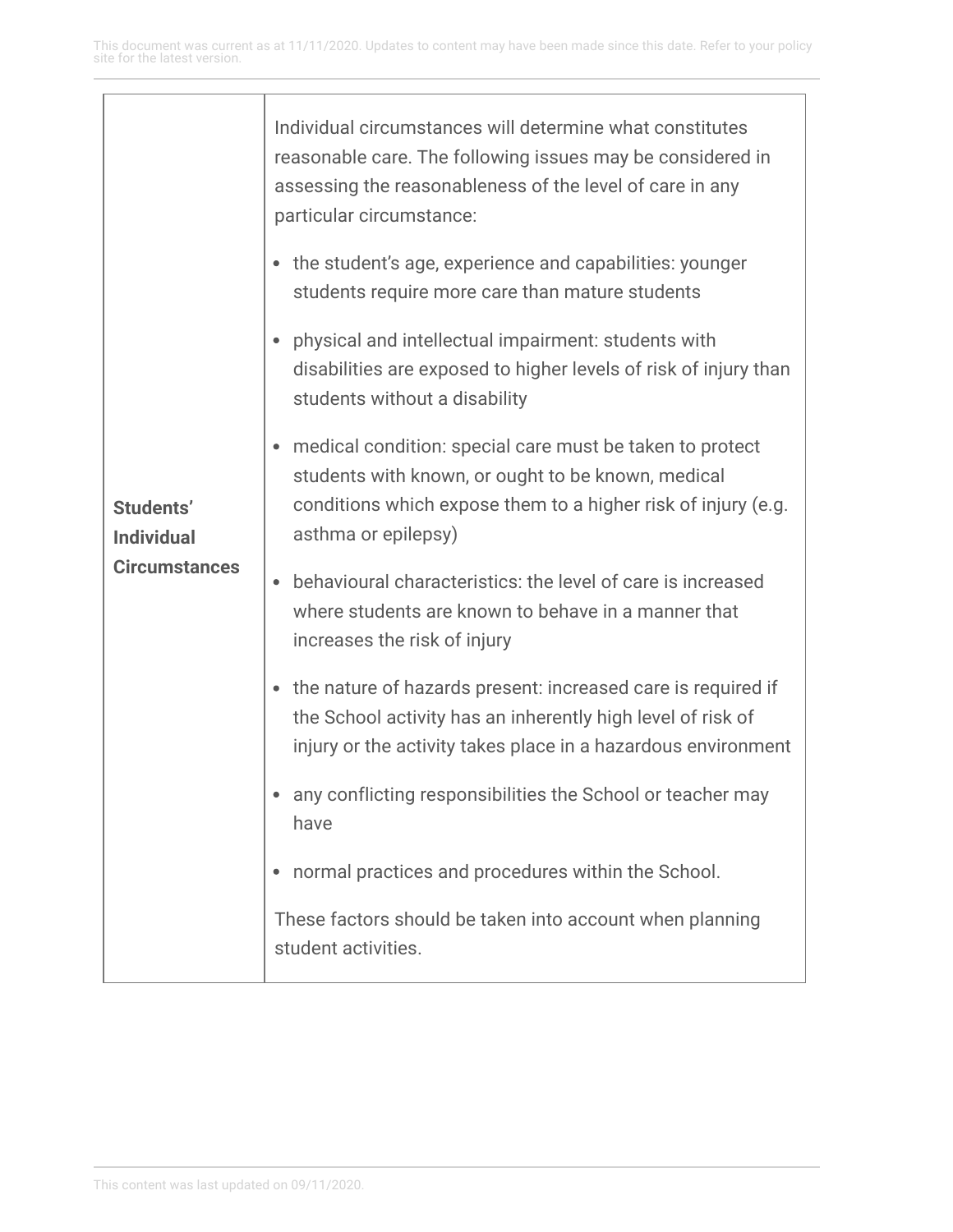| <b>Civil Liability</b><br>Laws                                                                                    | The Federal and state/territory governments have enacted<br>civil liability laws that apply in relation to claims for damages<br>resulting from negligence.                                                                                                                                            |
|-------------------------------------------------------------------------------------------------------------------|--------------------------------------------------------------------------------------------------------------------------------------------------------------------------------------------------------------------------------------------------------------------------------------------------------|
|                                                                                                                   | These laws limit liability in certain circumstances including, in<br>broad terms:                                                                                                                                                                                                                      |
|                                                                                                                   | the School does not owe a duty of care to warn of an<br>"obvious risk"                                                                                                                                                                                                                                 |
|                                                                                                                   | the School will not be liable for harm suffered as a result of<br>the materialisation of an "inherent risk".                                                                                                                                                                                           |
|                                                                                                                   | The existence of civil liability laws means that issues of<br>liability for student care claims in Australia will ultimately be<br>determined by a complex mixture of legislation and common<br>law (judge's decisions).                                                                               |
| <b>Discharging</b><br><b>Duty of Care</b><br><b>Responsibilities:</b><br><b>Our Risk-Based</b><br><b>Approach</b> | In discharging duty of care responsibilities, the School and<br>teaching staff must exercise professional judgment to achieve<br>a balance between ensuring that students do not face an<br>unreasonable risk of harm and encouraging students'<br>independence and maximising learning opportunities. |
|                                                                                                                   | Non-teaching staff, volunteers and external providers must<br>exercise judgment appropriate in the circumstances.                                                                                                                                                                                      |
|                                                                                                                   | Against each identified student safety hazard the School<br>develops risk controls and/or treatment plans where required.<br>Risk controls often take the form of documented policies that<br>are made available to all School staff through the School<br>intranet.                                   |
|                                                                                                                   | It is important that all staff consistently enforce School rules<br>and safety policies, and actively engage in ensuring the<br>physical and emotional wellbeing of students.                                                                                                                          |